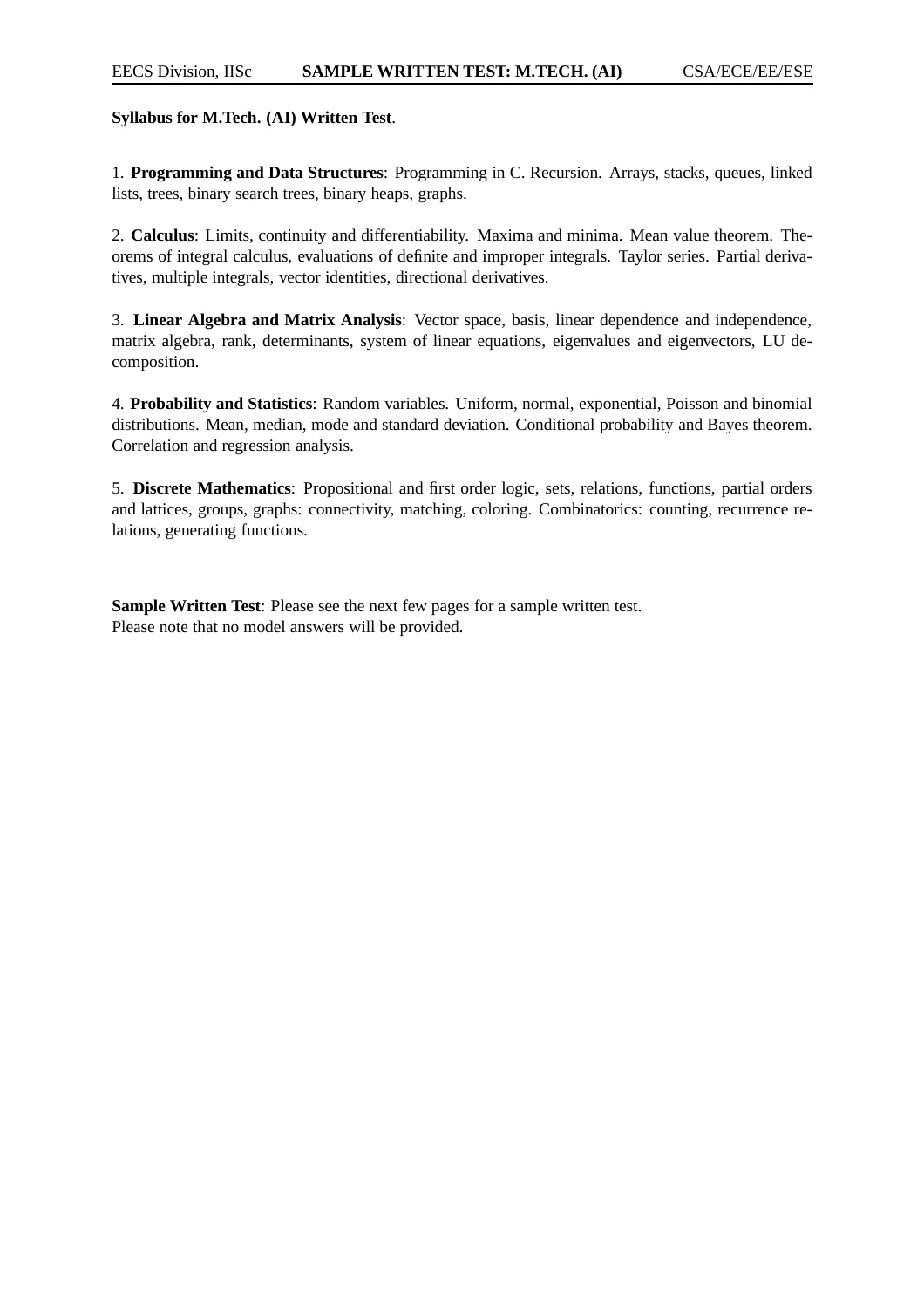Name: Name: Name: Name: Name: Name: Name: Name: Name: Name: Name: Name: Name: Name: Name: Name: Name: Name: Name: Name: Name: Name: Name: Name: Name: Name: Name: Name: Name: Name: Name: Name: Name: Name: Name: Name: Name:

**Instructions**. You will have 60 minutes to answer the questions. This paper has fifteen questions. The first set of five questions are on Programming in C and Data Structures; each of these questions carries 2 points. The remaining questions are on Calculus, Linear Algebra and Matrix Analysis, Probability and Statistics, and Discrete Mathematics and carry one point each. For multiple choice questions, you must tick all the correct choices to get credit.

1. (2 points) Give example values of the variables x, y, i, and j that can produce the value TRUE for the following expression:

 $(x > y)$  &  $(i > 0)$  ||  $(j < 5)$ 

Write your answer here:

2. (2 points) Give example values of the variables x and xmin so that the following program segment will output  $-5$ .

```
{
  if (abs(x) < xmin) x = (x>0)? xmin : -xmin;
  printf ('%d", x);
}
```
Write your answer here:

3. (2 points) What is the mathematical function computed by the following C-function?

```
float eval (int x) /* assume x >= 0 */
\{\text{int } i : \text{float } \text{temp} = 4.2, \text{ value } = 1;\}if (x == 0) return 1;
  else for ( i = 0 ; i < x ; i++)value *= temp;
  return value;
}
```
Write your answer here:  $\_\_$ 

4. (2 points) What is the number of times the printf statement is executed in the following program?

**for** (  $i = 1$  ;  $i < 5$  ;  $i++$  ) **for**  $(i=i+1; j < 6; j++)$ printf ("%d,%d", i, j) ;

Write your answer here:

5. (2 points) Write a C-program to find the minimum value of a two dimensional array of integers.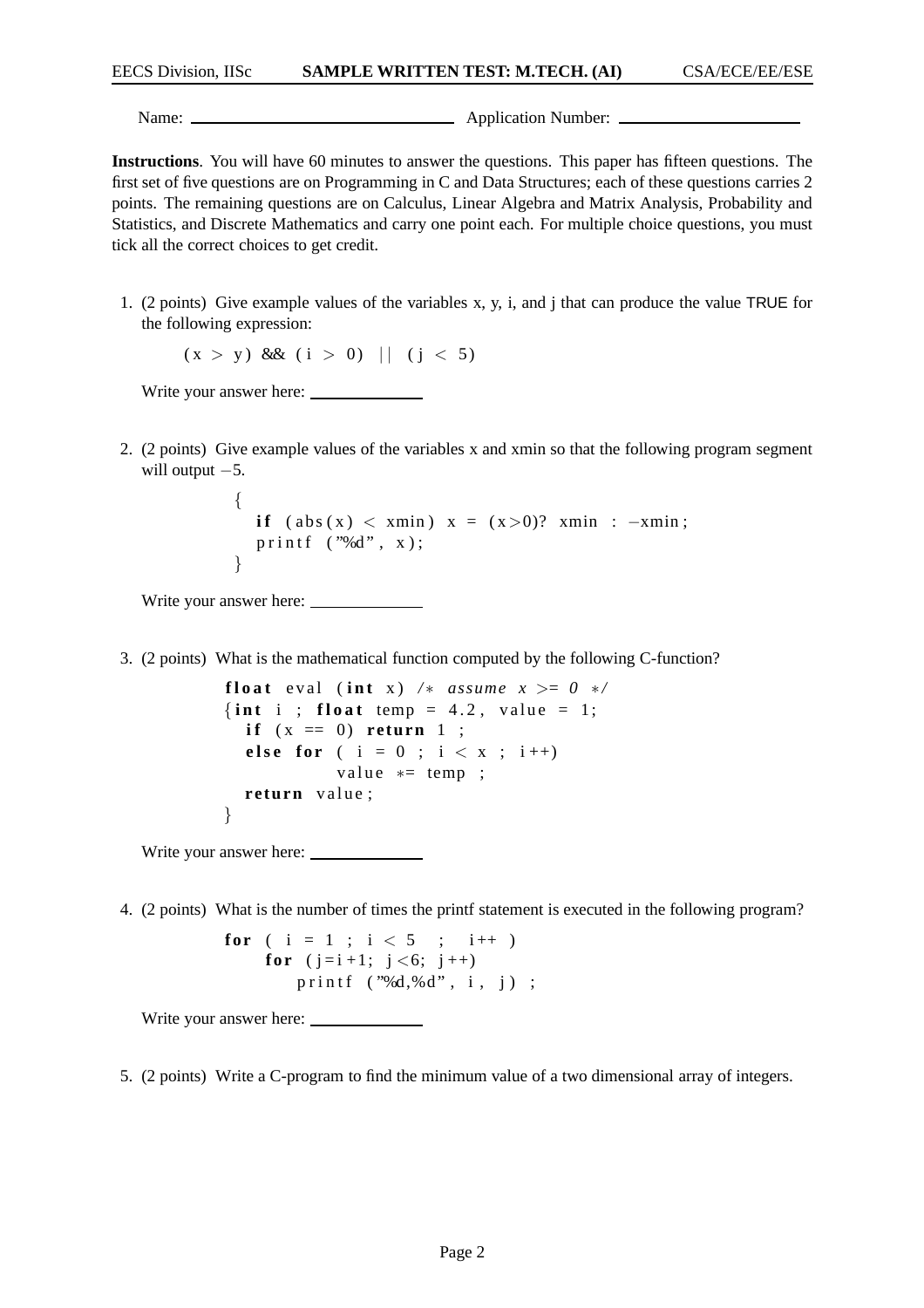6. (1 point) Plot  $f(x) = \frac{\sin(\pi x)}{x}$  as a function of *x*. Mark the maximum value, the place where this value is taken, and a representative set of *x* values (on either side of the origin) where  $f(x) = 0$ .

7. (1 point) The maximum of  $xe^{-x}$  is reached at  $x^* =$  ...

8. (1 point) The sum of the squares of the eigenvalues of the matrix

|                       |   | $^{\prime}$ |  |
|-----------------------|---|-------------|--|
| $\boldsymbol{A}$<br>= | 3 | Ŧ.          |  |
|                       |   | 5           |  |

 $is$   $\qquad$ 

9. (1 point) The eigenvalues and eigenvectors of the matrix

|                            | 1              | $\mathcal{D}_{\mathcal{L}}$ | 3 |
|----------------------------|----------------|-----------------------------|---|
| $\overline{A}$<br>$\equiv$ | $\overline{0}$ | $\mathcal{L}$               | 3 |
|                            | $\overline{0}$ | 0                           |   |

are (write your answer in the space given below):

10. (1 point) Which of the following choices hold true for the vectors  $\begin{bmatrix} 0 \\ 1 \end{bmatrix}$  $\left.\begin{matrix} \end{matrix}\right|$ ,  $\left[\begin{matrix} 1 \\ 2 \end{matrix}\right]$ 2  $\Big\}$ ,  $\Big\{ \Big\}$   $-2$  $\begin{bmatrix} -2 \\ -4 \end{bmatrix}$ ? (You must tick all that apply.)

- Linearly independent
- ◯ Linearly dependent
- Neither linearly independent nor linearly dependent
- $\bigcirc$  Orthogonal